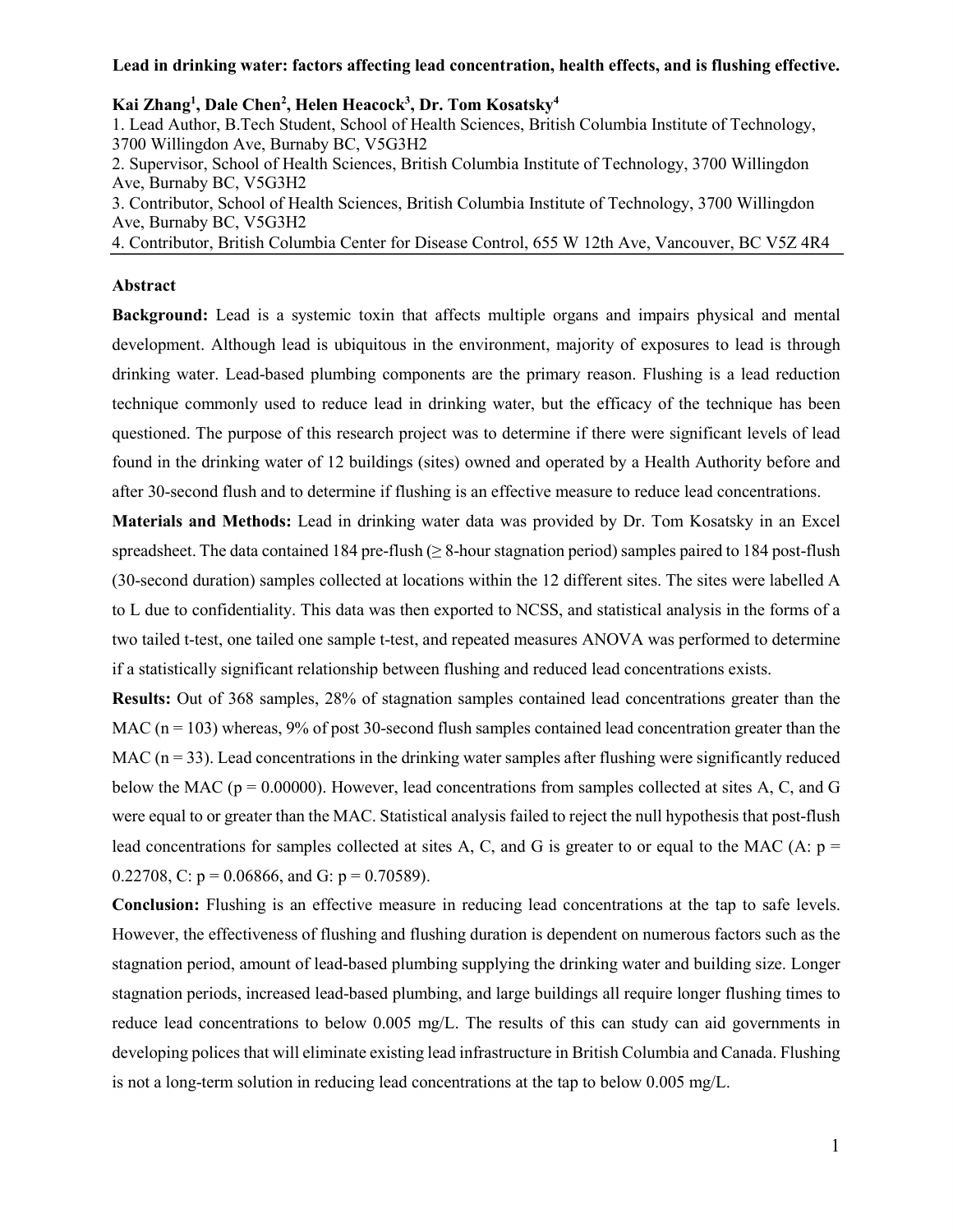## **Literature Review**

## **Introduction**

Lead like other heavy metals, such as mercury once ingested is toxic and detrimental to the body (1). The health effects of lead are dependent on the concentration and duration of exposure, however even on the low end of the spectrum, effects are detrimental (2). Canada has a maximum allowable concentration (MAC) for lead at 0.005 mg/L with an emphasis on ALARA (as low as reasonably achievable), as different studies have shown that chronic lead exposure below the MAC has been associated with severe deterioration of kidney function (3). At chronic exposure levels greater than the MAC, severe health effects can occur such as psychosis, dyslexia, birth defects, brain damage and mental retardation (4). Nevertheless, there is no safe exposure level to lead as any amount can cause health effects and children are the most affected due to lead affecting childhood development (4).

Due to the negative health effects, lead has been widely removed from products that were previously a major source of lead such as paints, gasoline, and consumer products (5). However, ingesting lead-contaminated drinking water is now the primary source of lead exposure (5, 6, 7). Lead gets into drinking water when corrosive water flows through old lead piping and dissolves the lead into the water (7).

**Sources of Lead Exposure** 

Lead in drinking water continues to be one the main sources of lead exposure in the developed world (5). Prior to 1975, lead piping and soldering were commonly and widely used materials in the plumbing infrastructure of buildings and houses due to its softness, poor conductibility, and resistance to corrosion (8 ,9). After the adverse health effects of lead were discovered, usage of lead piping and plumbing started to decline in the infrastructure of homes and buildings (8). Despite this, there continue to be reports of high lead concentrations in drinking water. It is estimated that ingesting drinking water accounts for approximately one-fifth of an adult's total lead exposure and half of a child's total lead exposure over a lifetime (7). Researchers found approximately 25% of samples collected after a stagnation period and 10% of samples collected after a 30-second flush exceed the previous MAC for lead in Ontario schools (10). However, another study conducted in 2016, analyzed over 70,000 water samples from schools, daycares, and large buildings and found conflicting results as samples ranged from less than 5e-5 mg/L to a maximum of 13.2 mg/L of lead (11). Many of the high lead concentrations found were due to the presence of old lead plumbing and long stagnation periods whereas lower concentrations of lead were found in newer buildings with newer plumbing systems and had a flush protocol (11). The extreme variation in lead levels show the importance of age, corrosion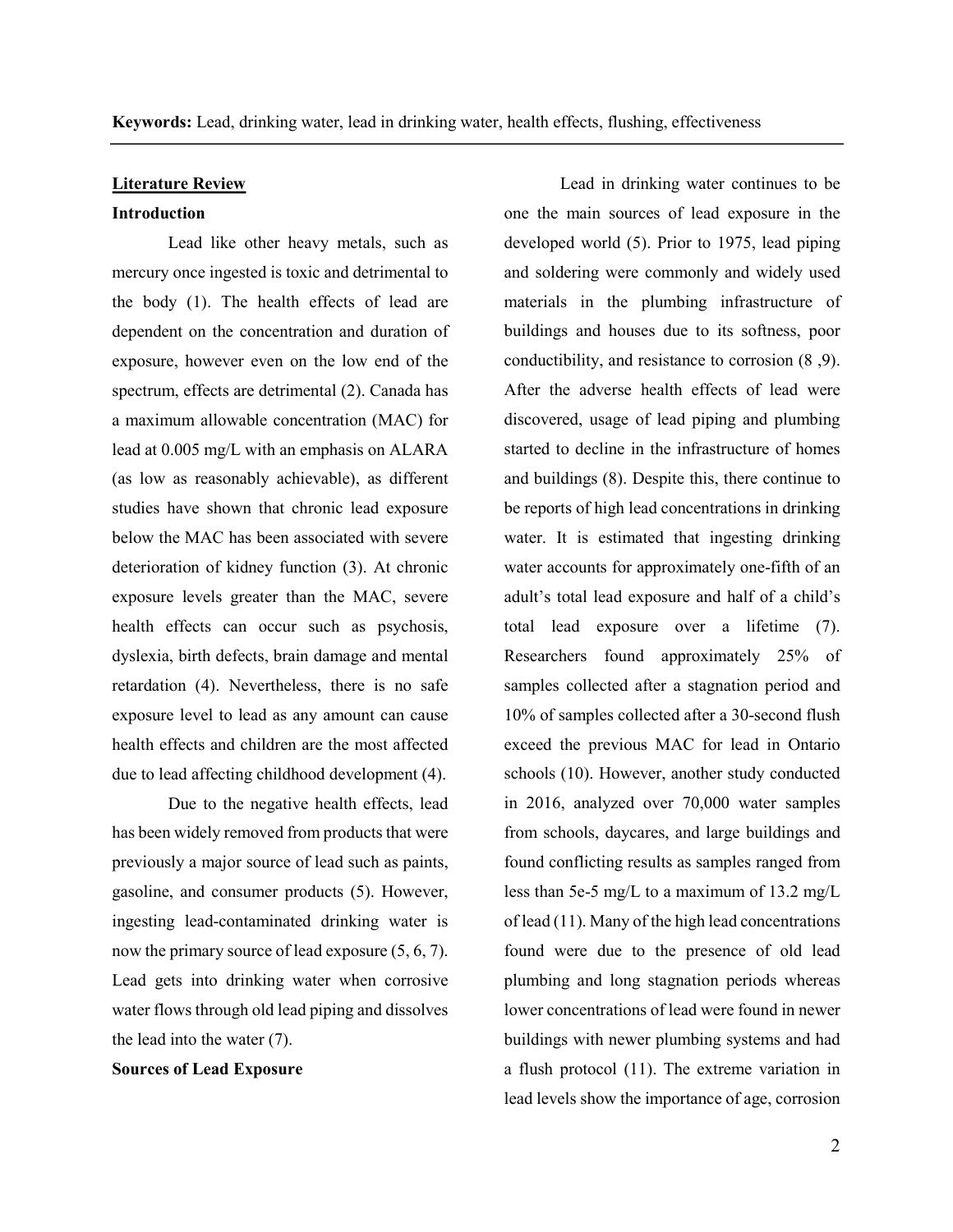amount, and type of lead plumbing components used in the buildings as it greatly affects the level of lead found in drinking water (11). When ingested, the levels of lead from drinking water can cause adverse health effects dependent on the dose, with children being disproportionately affected (7).

## **Relationship between lead and health effects**

Children are the most vulnerable to lead exposure. Majority of lead exposure occurs in the gastrointestinal tract and children absorb lead more efficiently in that region when compared to adults (40% efficiency for children compared to 5% to 15% for adults) (12, 13). Due to this, children are more at risk for lead poisoning (12).

Blood and bone lead level measurements are useful in determining the accumulated concentration of lead in the body (14). Blood and bone lead levels in the Canadian population have been significantly reduced since the 1990s and can be attributed to the stringent regulations and legislations enacted to combat lead exposure (14). The average mean blood lead levels in children living in the United States due to ingestion of lead contaminated drinking water was estimated to be 0.019 mg/L (6). Meanwhile, a recent Canadian study examined blood lead levels of children aged one-to-five and found the average levels to be 0.0135 mg/L (15). Due to the similar results of blood lead levels found between the two study populations, an inference can be made regarding the significance of lead exposure caused by lead-contaminated drinking water in the overall population (15). The findings

presented by Ngueta et al are consistent with the results found in the Canadian Health Measures Survey (CHMS) which stated the average blood lead levels of the Canadian population to be 0.012 mg/L (15, 16). There is no safe threshold for lead exposure and evidence has shown that lead follows a dose-response relationship in the severity of health effects (17).

The health effects of lead can vary greatly depending on the level of exposure; it can range from vitamin D deficiency, hypertension, or mental retardation depending on the dose (1). Studies analyzing the relationship between blood lead levels and IQ deficiency in children have shown complementary results. Both Chen et al. and Health Canada suggested a negative relationship between increased blood lead levels and lower IQ scores in children. The study conducted by Chen et al, established a negative correlation of -0.20 suggesting an inverse relationship (18). Whereas a Canadian study also reported a negative relationship by stating that every 0.01 mg/L increase in blood lead level is associated with a one-point drop in IQ score (19). The association between blood lead levels and health outcomes such as IQ deficiency is causal; for others such as hypertension, the association is more controversial.

Hypertension is considered a major risk factor for numerous different cardiovascular diseases (20). Numerous studies have suggested that a dose-response relationship exists between lead concentration and risk of hypertension, albeit the results of these studies are conflicting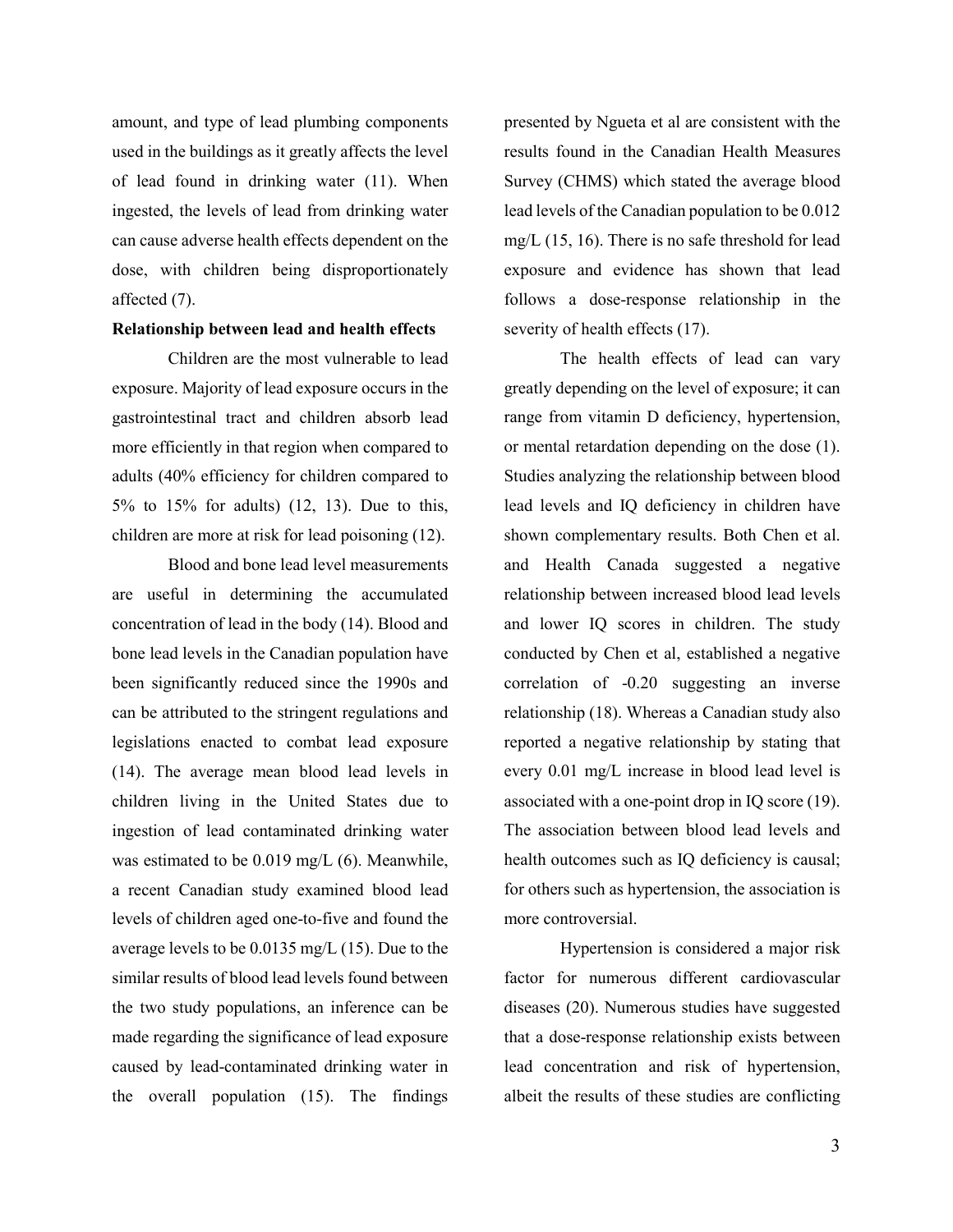(20, 21, 22, 23). Bushnik et al reported a statistically significant association between systolic blood pressure, diastolic blood pressure, and blood lead levels using the study population found in the Canadian Health Measures Survey; however, the association only arose in certain age groups (40 to 54) and only when adjusted for other risk factors of hypertension (22). When accounting for the entire age group of the study population (40 to 79), no statistically significant association between blood lead levels and hypertension of hypertensive and nonhypertensive individuals was observed (22). This likely indicates that other hypertensive risk factors such as obesity played a bigger role than lead levels in hypertension development (22). Although another study consisting of a Brazilian population reported a statistically significant association between the same parameters measured by Bushnik et al, along with increased odds of developing hypertension in the same age range of 40 years and older (21, 22). The variance in results between the two studies could possibly be explained by the discrepancy in the study population size (4450 for Bushnik et al.' study vs 984 for Almeida Lopes et al.' study) or the differences in ethnicity and race of the two study populations; or the differences in experimental methods, as Bushnik et al., was analyzing secondary data while Almeida Lopes et al., was analyzing primary data. It has been shown that blood lead levels and development of certain disease outcomes vary between ethnicities and races, with some ethnicities and races having

higher risk levels (24). Furthermore, the studies conducted by Bushnik et al and Almeida Lopes et al, both used a cross-sectional study design which makes it difficult to determine a causal relationship between lead concentrations and risk of developing hypertension due to analysis of the data being at a singular point in time. However, the results from a multi-year cohort study conducted with a Swedish study population also found an association between increased blood lead levels and hypertension in a cross-sectional analysis similar to the other two studies mentioned above (20). However, after a 16-year follow-up with two-thirds of the study population, no association between blood lead and hypertension was recorded (20). The literature on blood lead and hypertension risk needs to be explored further before establishing a causative link and a definitive dose-relationship between the two. There is no clear association or dose-response relationship between lead and certain health outcomes such as hypertension.

# **Relationship between plumbing , water quality and lead concentration**

Lead is present in household drinking water primarily due to lead-based plumbing fixtures such as pipes and fittings, as well as city service connections (25). The concentration of lead dissolved in drinking water from plumbing is dependent on several factors such as the corrosiveness, the duration of stagnation, and pH of the water (25). Corrosion of lead-based plumbing during the delivery of water from the source to tap is a major contributor to the amount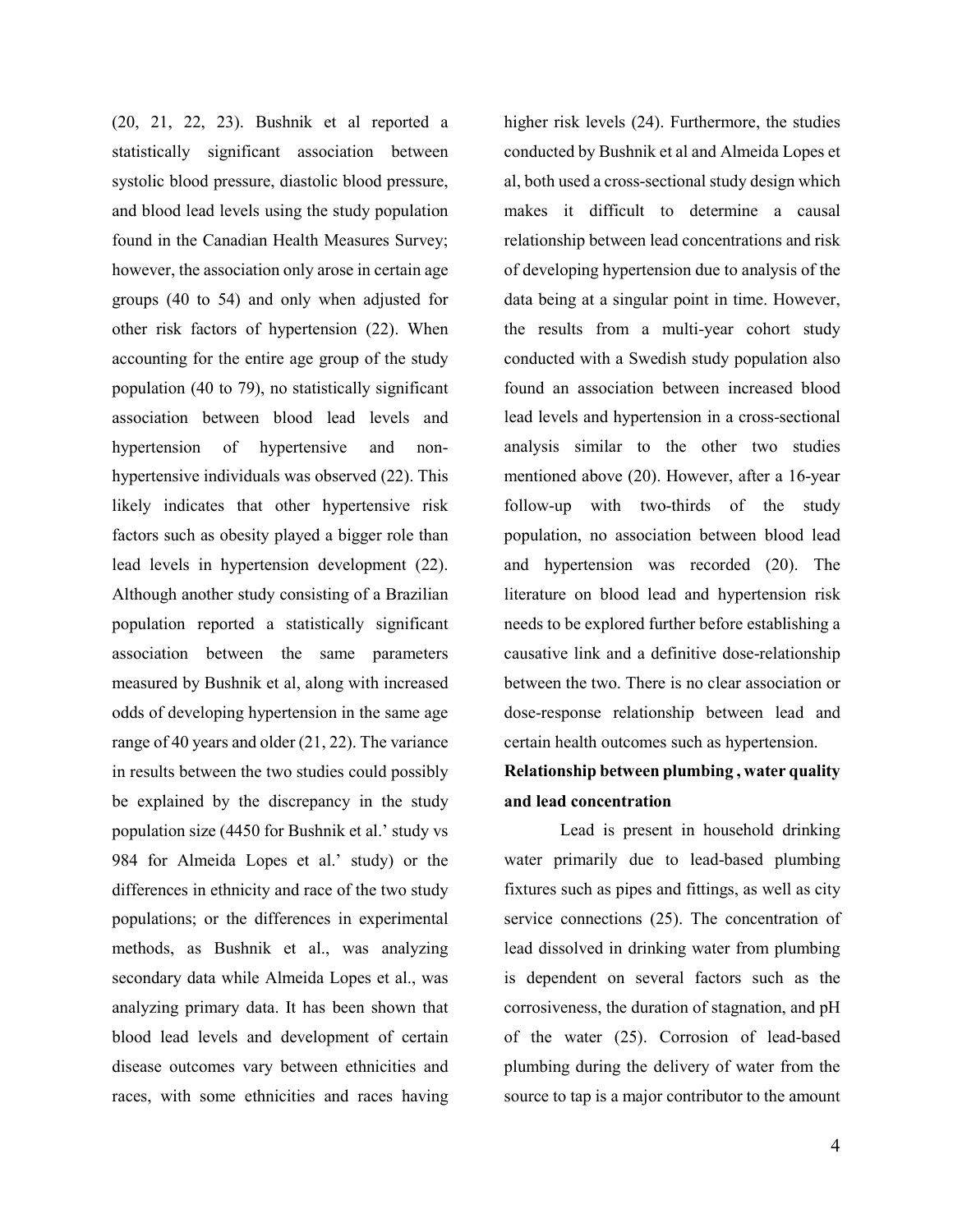of lead found in drinking water (26). Knox et al compared the drinking water quality at the tap of homes to the quality of water at the source by analyzing the pH, corrosion controls, and the amount of lead detected (26). The highest amount of lead was found in the first and second samples after a cold-water flush at the tap compared to samples at the source of the water in each region (26). These results are indicative that corrosion of household plumbing during the delivery of water contributed to the significant increases in levels of lead and impacted the water quality (26). However, small variations in pH levels did not affect the concentrations of lead present in the samples taken at the tap suggesting corrosion control did not affect the levels of lead found (26). Similarly, Deshommes et al, found extreme lead concentrations up to 2640 times greater than the MAC after an 8-hour stagnation period along with a sample reaching 186 times greater than the MAC after a 5-minute flush in buildings serviced by lead plumbing and piping along with corrosive water (11). These results suggest that corrosive water, the usage of lead-plumbing, and duration of stagnation all contribute to the amount of lead found in drinking water. Flushing reduces lead concentrations to a certain degree depending on the duration.

Deshommes et al consistently found that flushing times between 30-seconds and 5 minutes greatly reduced lead concentrations below the previous MAC of 0.010 mg/L (11). However, 10% of samples collected in larger buildings after a 30-second flush exceeded the

previous MAC (11). Due to the nature of the large buildings, aged-lead plumbing serviced a majority of the taps thus, influencing the lead levels in the samples collected (11). Another study measured the lead concentrations in schools and large buildings built between 1920 and 1960 after a 30-second flush and found 14% of samples exceeded the previous MAC and 22% of samples exceeded the current MAC (27). The higher lead concentrations were attributed to lead plumbing servicing the schools and large buildings as lead plumbing was widely used back in the early 1900s (8, 27). Another study found increased levels of lead in water sampled after a 30-second flush compared to samples collected after a stagnation period in residential homes; however, the association was marginally significant as the researchers reported a p-value of 0.04 (28). Most homes that exhibited high lead concentrations in drinking water were built before the 1950s or serviced by city-water connected via lead plumbing (28). Thus, a building's age and use of lead plumbing influenced lead concentrations in drinking water despite a 30-second flush (28). These findings suggest that the probability of flushing reducing lead levels in drinking water to below the MAC is dependent on whether the building is serviced by lead plumbing or if the building has outdated plumbing infrastructure.

## **Purpose of this Study**

The purpose of this research project was to determine if there are significant levels of lead found in the drinking water of 12 buildings (sites) owned and operated by a Health Authority and to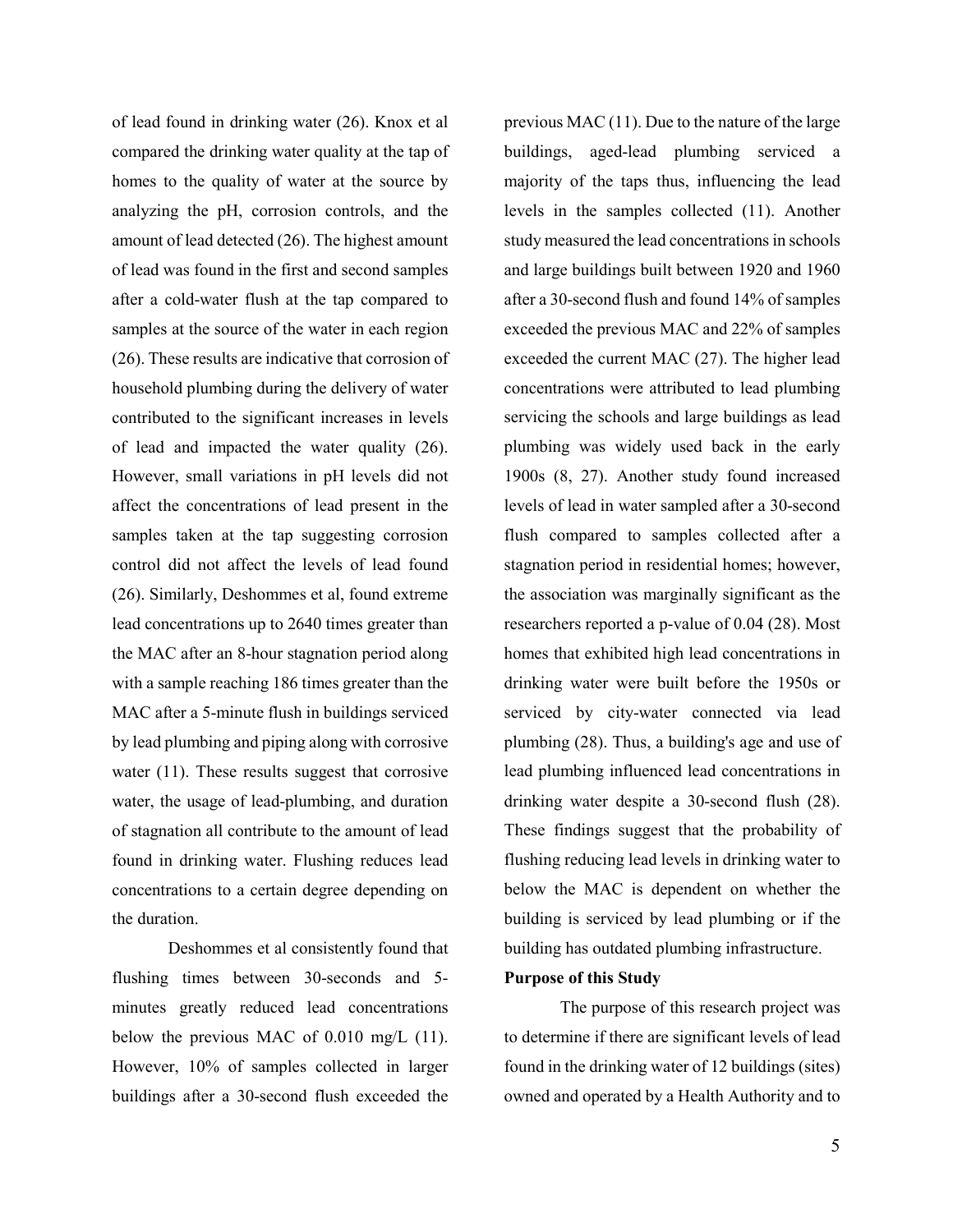determine if flushing is an effective measure to reduce lead concentrations.

### **Materials and Methods**

The materials used in the analysis of the secondary data was the Excel file containing the raw data and a Windows 10 PC running the NCSS statistical software. The samples were collected from 12 different sites operated by a Health Authority and labelled A to L to ensure confidentiality. At each respective site, multiple samples were taken pre-and-post flush at different locations within each site, but the number of pre-and-post samples differed per site. The number of samples taken at each site was dependent on building size and how many frequently used taps were available.

The methods for this project involved statistical testing of the secondary data. One paired t-test was conducted to determine if there was a difference in the lead concentration of samples collected after an 8-hour stagnation period (i.e., pre-flush) compared to samples collected after a 30-second flush (i.e., post-flush). Five separate one-sample t-tests were conducted, one comparing pre-flush and one comparing postflush samples to the MAC; and three one-sample t-tests to determine if post-flush samples collected at sites A, C, and G exceeded the MAC. These tests were used to determine if mean preflush lead levels were significantly greater than the MAC and if mean post-flush lead levels were significantly lower than the MAC. A repeated measures ANOVA was conducted to determine if the sites where the pre-and-post samples were

collected had any influence on the lead concentrations in each respective sample.

## **Statistical Analysis**

#### **Descriptive Statistics of Real Data**

The lead in drinking water data set contains numerical and continuous data as the values in the pre-and-post flush sample populations fell within a range.



Figure 1 shows a box plot containing potential outliers for both pre-flush and post-flush samples. There was a large number of outliers for both pre-flush samples  $(n = 22)$  and post-flush samples ( $n = 30$ ), see Appendix 2. The researcher decided to the keep the outliers in the data set during statistical analysis due to the abundance as outliers are supposed to be rare. Furthermore, the data is secondary data thus, the researcher can not go back to recollect the water samples to try and reduce outliers. In the literature, lead concentrations in drinking water have been shown to reach the values seen in the outliers.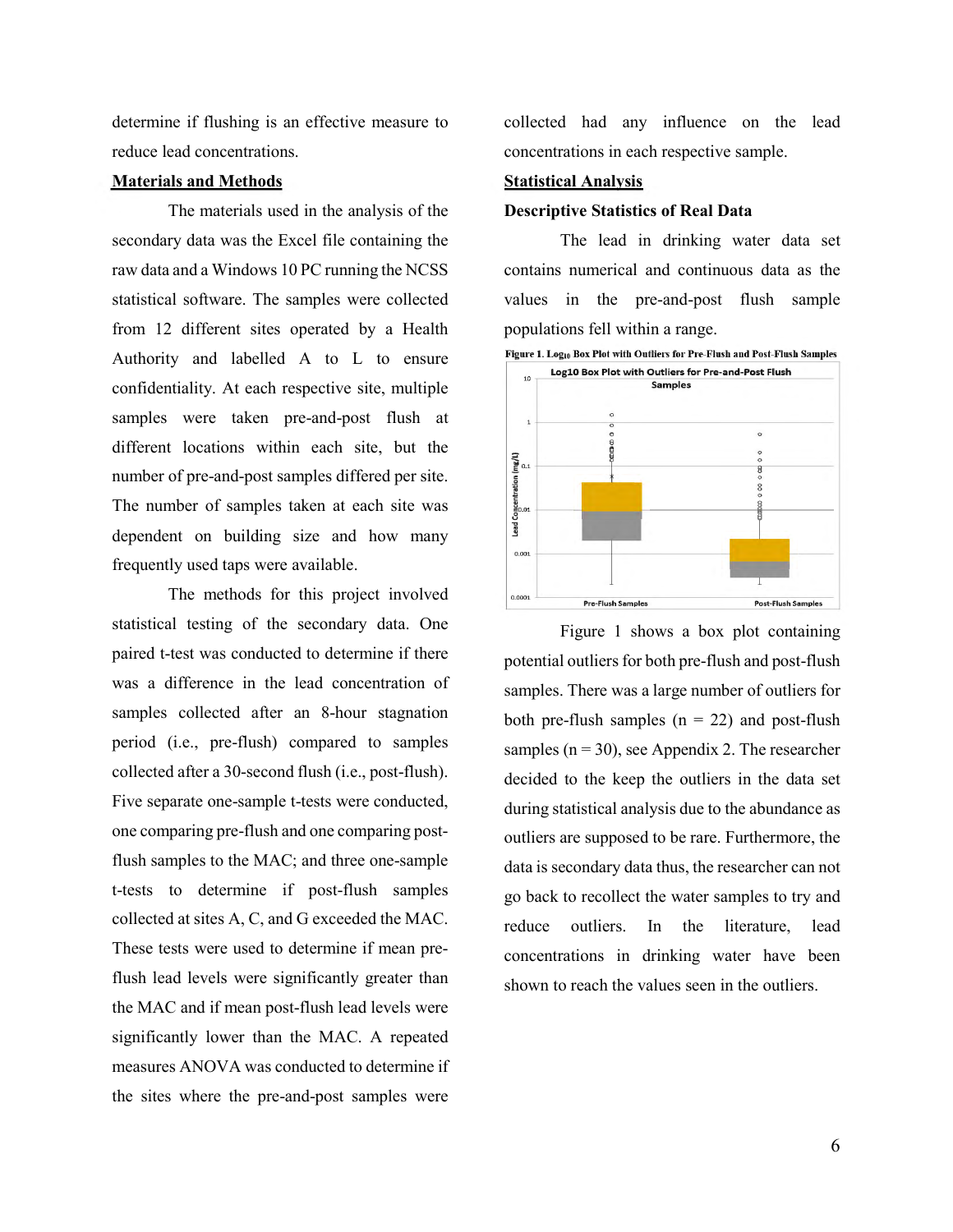

 $\equiv$ # of Pre flush Sample >0.005 mg/L  $\equiv$ # of Post flush Sample >0.005 mg/L  $\equiv$  Normal

Figure 2 shows the percentage out of 368 samples collected that were normal and samples that were below or above the MAC. Samples are considered normal if lead concentrations preflush or post-flush were less than 0.005 mg/L. Overall, the majority of samples had lead concentrations less than the MAC (68%). Flushing appeared to work as it reduced the percentage of samples with lead concentrations greater than the MAC by 19% down to 8% of post-flush samples compared to 28% of pre-flush samples being above the MAC. Furthermore, the number of samples with lead concentrations greater than the MAC vary across all 12 sites.



Figure 3 shows the number of pre-flush samples containing lead greater than the MAC at each site. Of the 103 samples, sites A, C, and G had a combined 52 water samples with lead concentrations over the MAC which constituted 50% of total samples. Sites F, H, I, and J had a

combined 35 samples with lead concentration over the MAC which constituted 34% of total samples. Whereas, sites B, D, E, K, and L had a combined 16 samples with lead concentrations over the MAC which constituted 16% of total samples. The differences seen could be due the stagnation duration at each site, the buildings age, or the number of plumbing connections.

Figure 4. Number of Post-Flush Samples Greater Thau 0.005 mg/L by Site



Figure 4 shows the number of post 30 second flush samples with lead concentrations greater than the MAC across all twelve sites. Similar to figure 3, sites A, C, and G had the most samples with lead concentrations greater than the MAC when compared to the other sites. Out of the 33 samples, sites A, C, and G had 25 samples with lead concentrations over the MAC which constituted 78% of total samples. This could indicate potential sources of lead in the aforementioned sites due to high concentrations even after a 30-second flush.

#### **Inferential Statistics**

Secondary data analysis of lead concentration in drinking water was performed using the NCSS software. Table 3 below presents the parameters, results, and conclusion of the paired T-test, one tailed T-tests, and repeated measures ANOVA. A standard alpha value of 0.05 was used for all statistical tests.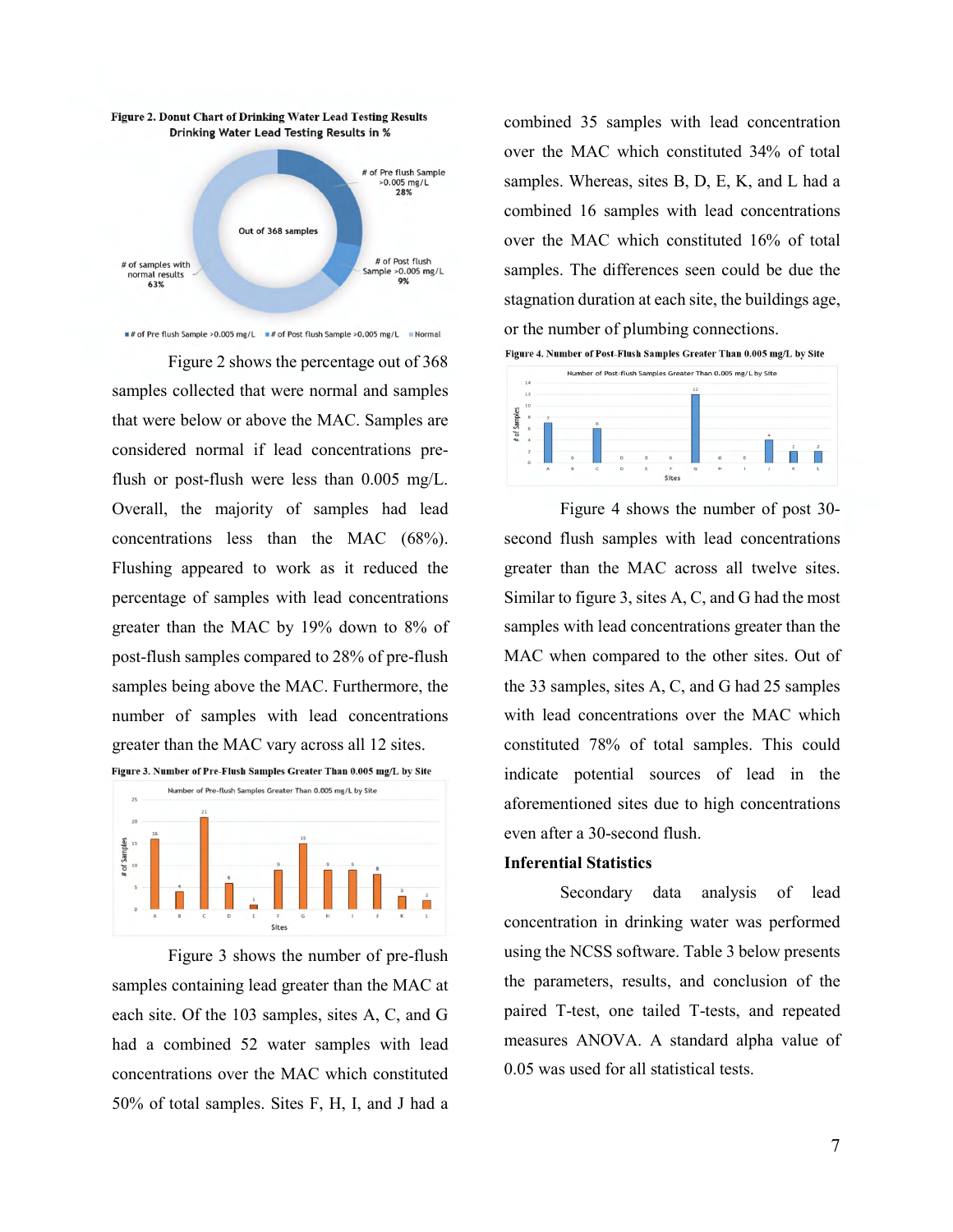| H <sub>0</sub> and H <sub>a</sub>                                                                                                                                                                                                                                      | <b>Test Used</b>                                     | <b>Result</b>                                       | Conclusion (alpha or beta error, if relevant),<br>power (if provided)                                                                                                                                                                                                                                                                                                                                                                                                                                                                                                                                                                                                  |
|------------------------------------------------------------------------------------------------------------------------------------------------------------------------------------------------------------------------------------------------------------------------|------------------------------------------------------|-----------------------------------------------------|------------------------------------------------------------------------------------------------------------------------------------------------------------------------------------------------------------------------------------------------------------------------------------------------------------------------------------------------------------------------------------------------------------------------------------------------------------------------------------------------------------------------------------------------------------------------------------------------------------------------------------------------------------------------|
| Post-flush<br>$H_0$ :<br>lead concentration<br>is greater or equal<br>to pre-flush lead<br>concentrations.<br>H <sub>a</sub> : Post flush lead<br>concentration<br>$\overline{1}$<br>less than pre-flush<br>lead<br>concentration.                                     | Two Tailed<br>T-Test                                 | Wilcoxon<br>Signed-<br>Rank test<br>$(p = 0.00000)$ | With a P value of 0.00000, one would reject $H_0$ and<br>conclude that there is a statistically significant<br>reduction in lead concentration post-flush compared to<br>pre-flush. The power for this test was 99% which<br>suggests that there truly is a difference in lead<br>concentrations post-flush compared to pre-flush.                                                                                                                                                                                                                                                                                                                                     |
| $H_0$ : The mean pre-<br>flush<br>lead<br>concentration<br>is<br>less than or equal<br>to the MAC.<br>$H_a$ : The mean pre-<br>flush<br>lead<br>concentrations is<br>greater than the<br>MAC.                                                                          | One Tailed<br>One<br>Sample T-<br>Test               | Wilcoxon<br>Signed-<br>Rank test<br>$(p = 0.00000)$ | With a P value of 0.00000, one would reject $H_0$ and<br>conclude that there are statistically significantly<br>greater lead concentrations in pre-flush samples<br>compared to the MAC. The power for this test was<br>99% which suggests that there truly is a difference<br>between lead concentrations found in pre-flush<br>samples and the MAC.                                                                                                                                                                                                                                                                                                                  |
| $H_0$ : The<br>mean<br>post-flush<br>lead<br>concentration<br>is<br>greater than<br>or<br>equal to the MAC.<br>$H_a$ :<br>The<br>mean<br>post-flush<br>lead<br>concentration<br>is<br>than<br>less<br>the<br>MAC.                                                      | One Tailed<br>One<br>Sample T-<br>Test               | Signed-<br>Wilcoxon<br>Rank test<br>$(p = 0.00000)$ | With a P value of 0.00000, one would reject $H_0$ and<br>conclude that there are statistically significantly lower<br>lead concentrations in post-flush samples compared to<br>the MAC. However, the power for this test was 0.17%<br>indicating a potential beta error of 0.99826. This<br>would<br>suggest<br>that<br>post-flush<br>mean<br>lead<br>concentrations are actually higher than the MAC, but<br>with a significant p-value of 0.00000 this level of beta<br>error should not have occurred. Borrowing power<br>from a parametric test where the p-value was<br>insignificant at 0.89932 would not make sense in this<br>scenario and remains unresolved. |
| $H_0$ :<br>The<br>lead<br>post-flush<br>concentration for<br>samples collected<br>at Site A is greater<br>than or equal to<br>the MAC.<br>The<br>$H_a$ :<br>mean<br>post-flush<br>lead<br>concentration for<br>samples collected<br>at Site A is less<br>than the MAC. | mean One Tailed Wilcoxon<br>One<br>Sample T-<br>Test | Signed-<br>Rank<br>(p)<br>test<br>$=$<br>0.22708)   | With a P value of 0.22708, one would fail to reject<br>the null hypothesis and conclude that drinking water<br>samples collected at Site A contained lead<br>concentrations equal to or greater than the MAC post-<br>flush. However, with a power of 0.3%, this would<br>indicate a beta error of 99.7%. The beta error can<br>potentially be caused by the small sample size for Site<br>A ( $n = 22$ ). However, this would indicate that the null<br>hypothesis is indeed false and lead concentrations<br>post-flush are less than the MAC.                                                                                                                       |

# **Table 3: Results and interpretation of NCSS data analysis.**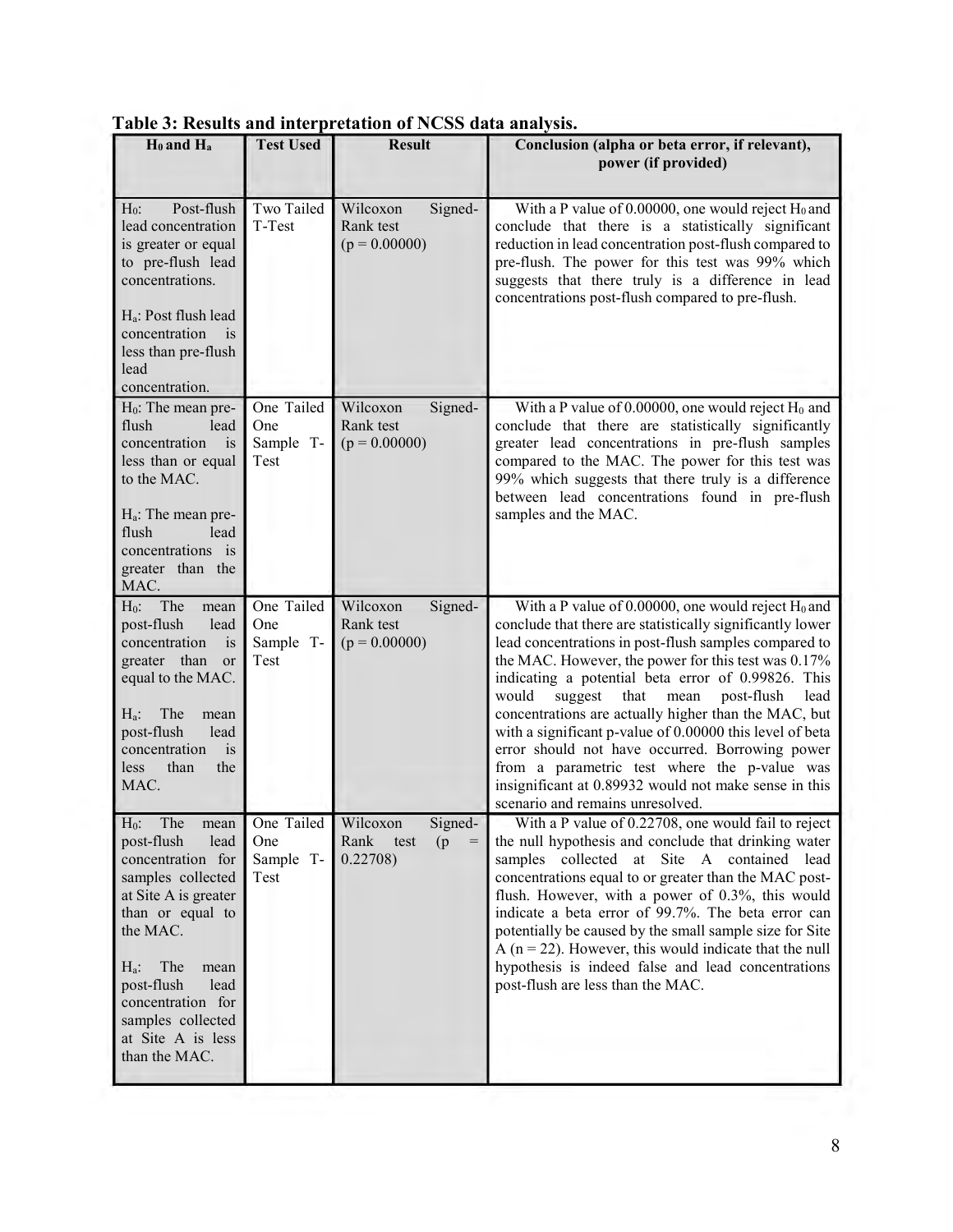| The<br>$H_0$ :<br>mean<br>post-flush<br>lead<br>concentration for<br>samples collected<br>at Site C is greater<br>than or equal to<br>the MAC.<br>The<br>$H_a$ :<br>mean<br>post-flush<br>lead<br>concentration for<br>samples collected<br>at Site C is less<br>than the MAC. | One Tailed<br>One<br>Sample T-<br>Test | Signed-<br>Wilcoxon<br>Rank<br>(p)<br>test<br>$=$<br>0.06866)                                                | With a P value of 0.06866, one would fail to reject<br>the null hypothesis and conclude that drinking water<br>samples collected at Site C contained lead<br>concentrations equal to or greater than the MAC post-<br>flush. However, with a power of 0.071%, this would<br>indicate a beta error of 99.9%. The beta error can<br>potentially be caused by the small sample size for Site<br>C ( $n = 24$ ). However, this would indicate that the null<br>hypothesis is indeed false and lead concentrations<br>post-flush are less than the MAC.                                                                                                                                                                                                                                                                                                                                                                                                                                                                                                                                                                                                                                                                                                                                                                                          |
|--------------------------------------------------------------------------------------------------------------------------------------------------------------------------------------------------------------------------------------------------------------------------------|----------------------------------------|--------------------------------------------------------------------------------------------------------------|---------------------------------------------------------------------------------------------------------------------------------------------------------------------------------------------------------------------------------------------------------------------------------------------------------------------------------------------------------------------------------------------------------------------------------------------------------------------------------------------------------------------------------------------------------------------------------------------------------------------------------------------------------------------------------------------------------------------------------------------------------------------------------------------------------------------------------------------------------------------------------------------------------------------------------------------------------------------------------------------------------------------------------------------------------------------------------------------------------------------------------------------------------------------------------------------------------------------------------------------------------------------------------------------------------------------------------------------|
| The<br>$H_0$ :<br>mean<br>post-flush<br>lead<br>concentration for<br>samples collected<br>at Site G is greater<br>than or equal to<br>the MAC.<br>The<br>$H_a$ :<br>mean<br>post-flush<br>lead<br>concentration for<br>samples collected<br>at Site G is less<br>than the MAC. | One Tailed<br>One<br>Sample T-<br>Test | Wilcoxon<br>Signed-<br>Rank<br>test<br>(p)<br>$=$<br>0.70589)                                                | With a P value of 0.70589, one would fail to reject<br>the null hypothesis and conclude that drinking water<br>samples collected at Site G contained lead<br>concentrations equal to or greater than the MAC post-<br>flush. However, with a power of 0.17%, this would<br>indicate a beta error of 99.8%. The beta error can<br>potentially be caused by the small sample size for Site<br>C ( $n = 20$ ). However, this would indicate that the null<br>hypothesis is indeed false and lead concentrations<br>post-flush are less than the MAC.                                                                                                                                                                                                                                                                                                                                                                                                                                                                                                                                                                                                                                                                                                                                                                                           |
| $H_0$ : There is no<br>difference in lead<br>concentrations,<br>site influence, and<br>pre-flush<br>and<br>post-flush<br>conditions.<br>$H_a$ : This is a<br>difference in lead<br>concentrations,<br>site influence, and<br>pre-flush<br>and<br>post-flush<br>conditions.     | Repeated<br>Measures<br><b>ANOVA</b>   | C: Pre Post<br>$(p = 0.000072)$<br>A: Site Name<br>$(p = 0.01326)$<br>AC: Pre Post Sites<br>$(p = 0.173739)$ | With a P value of 0.000072, one would reject $H_0$<br>and conclude that there is a statistically significant<br>difference between pre-and-post flushing values.<br>Furthermore, there is also a statistically significant<br>difference in lead concentrations between the 12 sites<br>(A: Site_Name P value = $0.013126$ ), but no<br>statistically significant difference was seen in the<br>interaction between pre-and-post flush values and the<br>sites together (AC: P value = $0.173739$ ). This indicates<br>that the sites where the samples were taken did not<br>have a statistically significant influence on pre-and-<br>post flush lead concentrations but an overall difference<br>in lead concentrations regardless of the pre-or-post<br>flush condition was seen between sites. The Tukey-<br>Kramer post hoc test for pre-and-post conditions<br>reported a 95% confidence that did not contain zero<br>along with a p-value of 0.00003 indicating there is a<br>statistically significant difference between pre-and-<br>post lead conditions. With a power of 93%, 98%, and<br>72% for A: Site Name, C: Pre Post, and AC<br>respectively, it suggests that there truly is a difference<br>in the factors seen above. Although, the power for AC<br>is below the 80% threshold, indicating a potential beta<br>error. |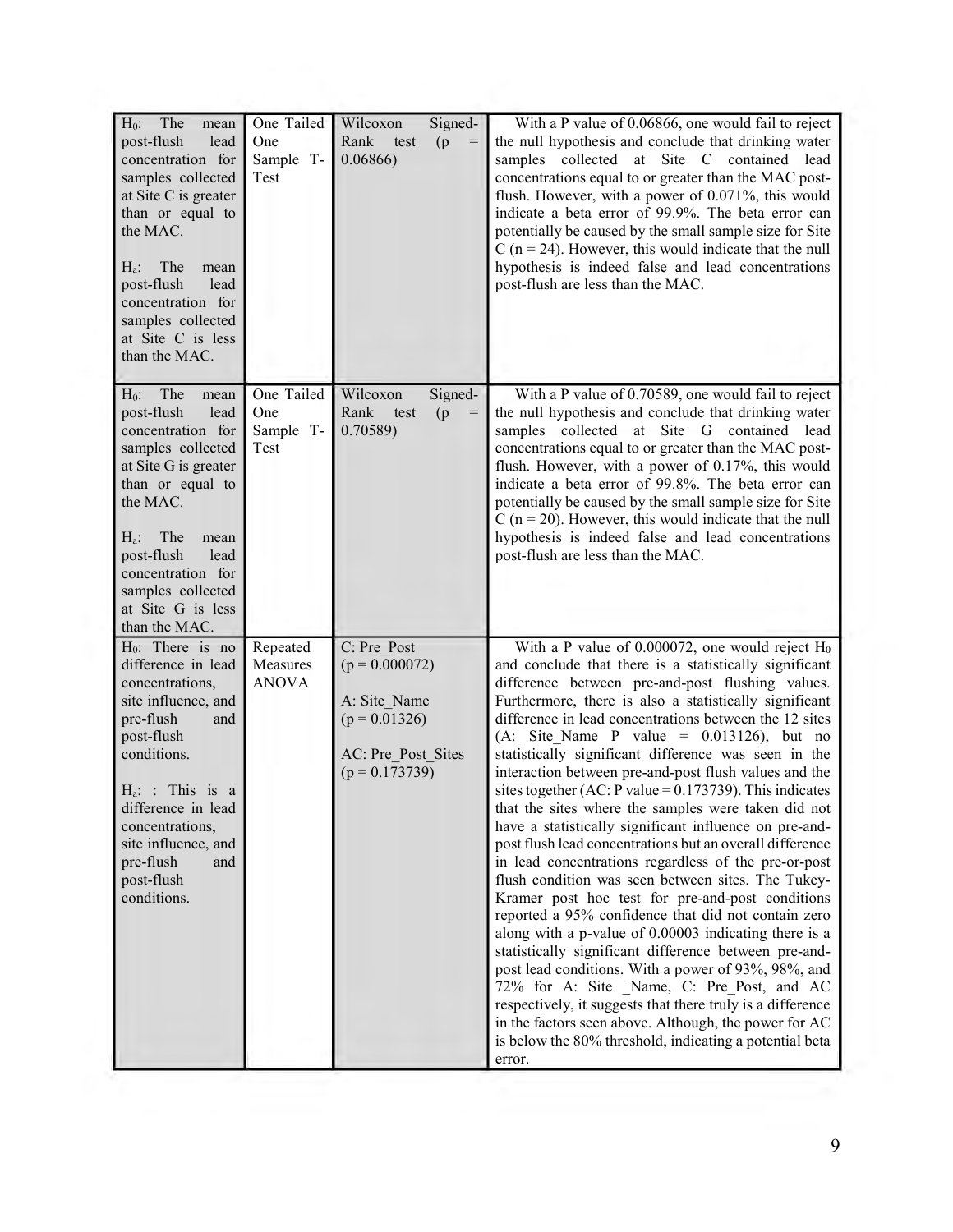## **Discussion**

Lead concentrations in drinking water after a 30-second flush were significantly lower than after an 8-hour stagnation period. Out of 368 samples, 28% of stagnation samples contained lead concentrations greater than the MAC  $(n =$ 103) whereas, 9% of post 30-second flush samples contained lead concentration greater than the MAC ( $n = 33$ ). There was a statistically significant reduction of lead concentrations in drinking water samples post-flush compared to pre-flush ( $p = 0.00000$ ). Both pre-flush and postflush samples had lead concentrations higher and lower than the MAC, respectively ( $p = 0.00000$ ) and  $p = 0.00000$ , respectively). The literature has shown lead concentrations to be higher after a stagnation period and lower after a flushing period and the result of this study concur with those results (28). The stagnation period refers to when water in plumbing is not moving or flowing appears to greatly influence lead concentration which is seen in the results where 28% of samples collected immediately after stagnation had lead concentrations greater than the MAC. Numerous studies have cited that longer stagnation times of six plus hours allow for greater amounts of lead to diffuse into the water from lead soldered joints and brass faucets (29, 30). Flushing has been the primary and most effective method of reducing lead concentrations in drinking water with the duration of flushing time being reliant on the type of plumbing servicing the home (30). Often, the recommended flushing time ranges from 30 seconds for buildings primarily containing brass

buildings serviced by partial lead service lines (28, 30). The results of this study agree with the literature as after a 30-second flush, lead concentrations were significantly reduced to levels below the MAC ( $p = 0.00000$ ). However, certain sites (A,C, and G) had water samples that showed no to little reduced concentrations of lead after flushing. Reasons for this are unknown as details of the buildings are unavailable; however, the literature has shown that short flushing periods in areas serviced by lead serviced lines have actually increased levels of lead compared to first draw (28). However, majority of cities in British Columbia do not use lead service lines to deliver water from source to tap (31, 32, 33). Another reason for the increased lead concentrations for samples collected in sites A, C, and G could be building size which determines how long water stays stagnant due to vast plumbing infrastructure as well as plumbing materials used in the buildings; mainly leadbased fixtures, fittings, and pipes. Building size influences the amount of lead in drinking water, one study found that larger buildings had lead concentrations greater than the MAC even after flushing due to longer stagnation periods which allowed for greater diffusion of lead into the water (11). This is troubling as many large buildings are institutions such as schools, hospitals, or daycares and lead affects children's development the greatest (11). Privately owned buildings serviced by city lines and city water have been shown to have increased lead

fittings or lead-soldered joints to 2-minutes for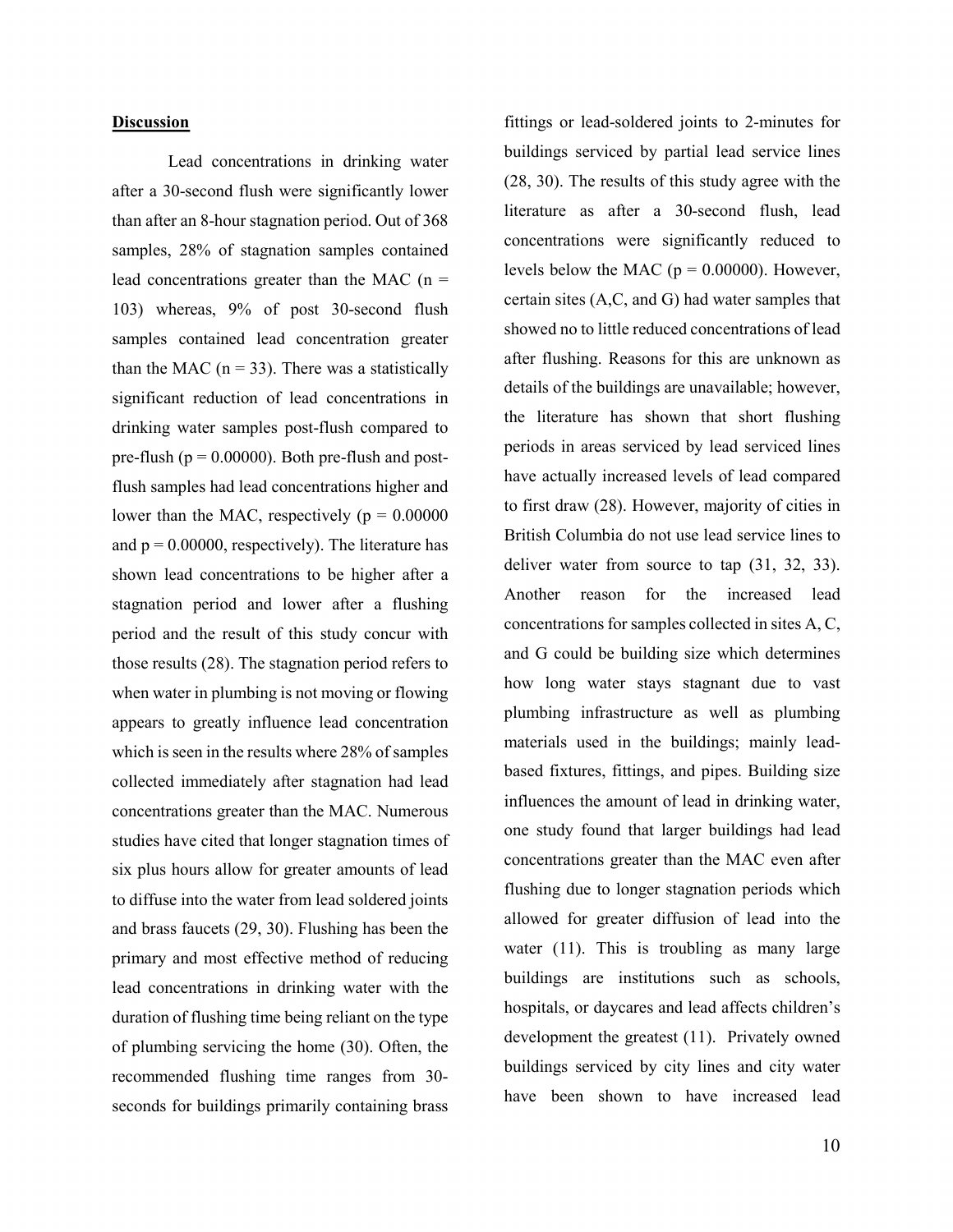concentrations after flushing as these buildings may be old and contain lead plumbing materials (34). The reason being longer stagnation times allow for greater concentrations of lead in drinking water due to diffusion and short flushing periods carries the majority of the lead in the water out the tap during the initial flush (28). One solution to reduce lead concentrations and flushing duration long term is to upgrade the plumbing infrastructure of old buildings to nonlead components, but this option is expensive. One less expensive option is to install a point of use water treatment system at taps with historically high concentrations of lead or install a point of entry water treatment system if building size is adequate. The results of this study are valid as it reflects trends seen in the literature and can be extrapolated to other private-side buildings.

#### **Limitations**

The main limitation of this study was the nature of the data given to the student. The secondary data and the confidentiality agreement limited details in regard to the sites where the samples were collected, how the samples were collected, details about the sites and locations, and if the primary researchers faced any limitations during their analysis. Another major limitation of this study was that the researcher was not capable of collecting water samples at the same locations as the secondary data in order to ensure consistency and reliability of the results due to time and budget constraints. Recommendations to relieve these limitations includes: the researcher collecting the samples

themselves, contacting Dr. Kosatsky for details regarding the methods used to collect the water samples, and the researcher having open access to all information.

#### **Knowledge Translation**

The results of this study can be incorporated into flushing guidelines that can be developed by health authorities and or cities. This would ensure individuals are flushing for the appropriate amount of time after prolonged stagnation periods such as first thing in the morning. This might be especially useful for residents leaving in areas still fully serviced or partially serviced by lead service lines, as flushing times are dependent on the type of service line. Furthermore, specific flushing times can be incorporated into the documents to better help individuals identify which times are best, dependent on their plumbing infrastructure. Health authorities can use the results and develop an educational tool for schools to use flushing as a method to reduce potential lead concentrations, especially in the mornings after overnight stagnation. Although, it may be a challenge, the results of this study can be used to implement or vary policies in regard to replacement of lead plumbing in buildings such as elementary schools and daycares. The literature shows schools are at risk for increased lead concentrations at the taps due to the age of buildings, complexity, and materials of the plumbing, and long stagnation periods. Children are the most at risk for adverse health effects as lead affects development thus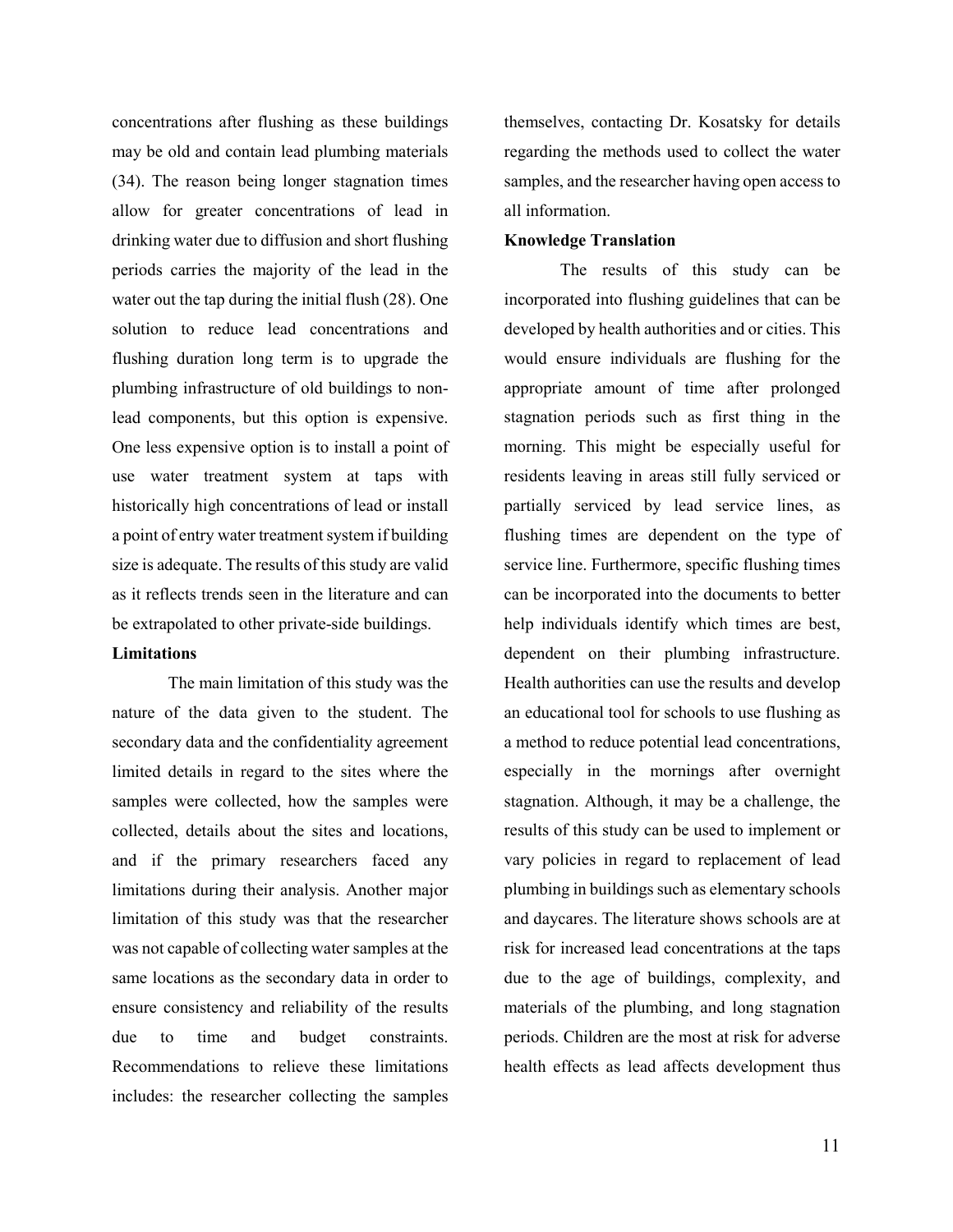policies and programs aimed at schools to change plumbing infrastructure are important.

## **Future Studies**

 Future research studies that could be done from this project are:

- Personally, collecting and analyzing water samples for lead levels in large and small buildings and comparing the results to determine if there are any differences in lead concentrations between building size.
- Determine if different flush times influence lead concentrations in drinking water.
- Compare different flushing times to different stagnation times in order to determine if a difference in lead concentrations is related to flushing times vs stagnation times.

#### **Conclusion**

Excess concentrations of lead in drinking water are still prevalent in developed countries. This study was set out to determine if lead concentrations in drinking water samples collected at buildings owned by a health authority exceeded the MAC and if flushing reduced the lead concentrations to below the MAC. Statistical testing results showed that flushing does reduce lead concentrations to below the MAC, but also showed that flushing may not work 100% of the time. The practical significance of this study is that it reinforces that flushing is effective in reducing lead concentrations, but also shows it is not a long-term solution in reducing lead concentrations. New policies and guidelines targeting plumbing infrastructure and stagnation which are the main causes of excess lead concentrations can be informed via this study.

### **Acknowledgements**

The author thanks the British Columbia Institute of Technology Environmental Health department and BCCDC. Special thanks to Dr. Tom Kosatsky and colleagues, Lorraine McIntyre, Dale Chen, and Helen Heacock for helping with this study.

#### **Competing Interest**

The authors declare that they have no competing interests while conducting this study.

#### **References**

1. Rehman, K., Fatima, F., Waheed, I., & Akash, M. S. H. (2018). Prevalence of exposure of heavy metals and their impact on health consequences. Journal of Cellular Biochemistry, 119(1), 157–184. <https://oi.org/10.1002/jcb.26234>

2. Tong, S., von Schirnding, Y. E., & Prapamontol, T. (2000). Environmental lead exposure: a public health problem of global dimensions. Bulletin of the World Health Organization, 78(9), 1068–1077.

3. Spivey, A. (2007). The Weight of Lead: Effects Add Up in Adults. Environmental Health Perspectives, 115(1), A30–A36.

4. Jaishankar, M., Tseten, T., Anbalagan, N., Mathew, B. B., & Beeregowda, K. N. (2014). Toxicity, mechanism, and health effects of some heavy metals. Interdisciplinary Toxicology, 7(2), 60–72. <https://doi.org/10.2478/intox-2014-0009>

5. Levallois, P., Barn, P., Valcke, M., Gauvin, D., & Kosatsky, T. (2018). Public Health Consequences of Lead in Drinking Water. Current Environmental Health Reports, 5(2), 255–262. <https://doi.org/10.1007/s40572-018-0193-0>

6. Payne, M. (2008). Lead in drinking water. CMAJ : Canadian Medical Association Journal, 179(3), 253– 254. <https://doi.org/10.1503/cmaj.071483>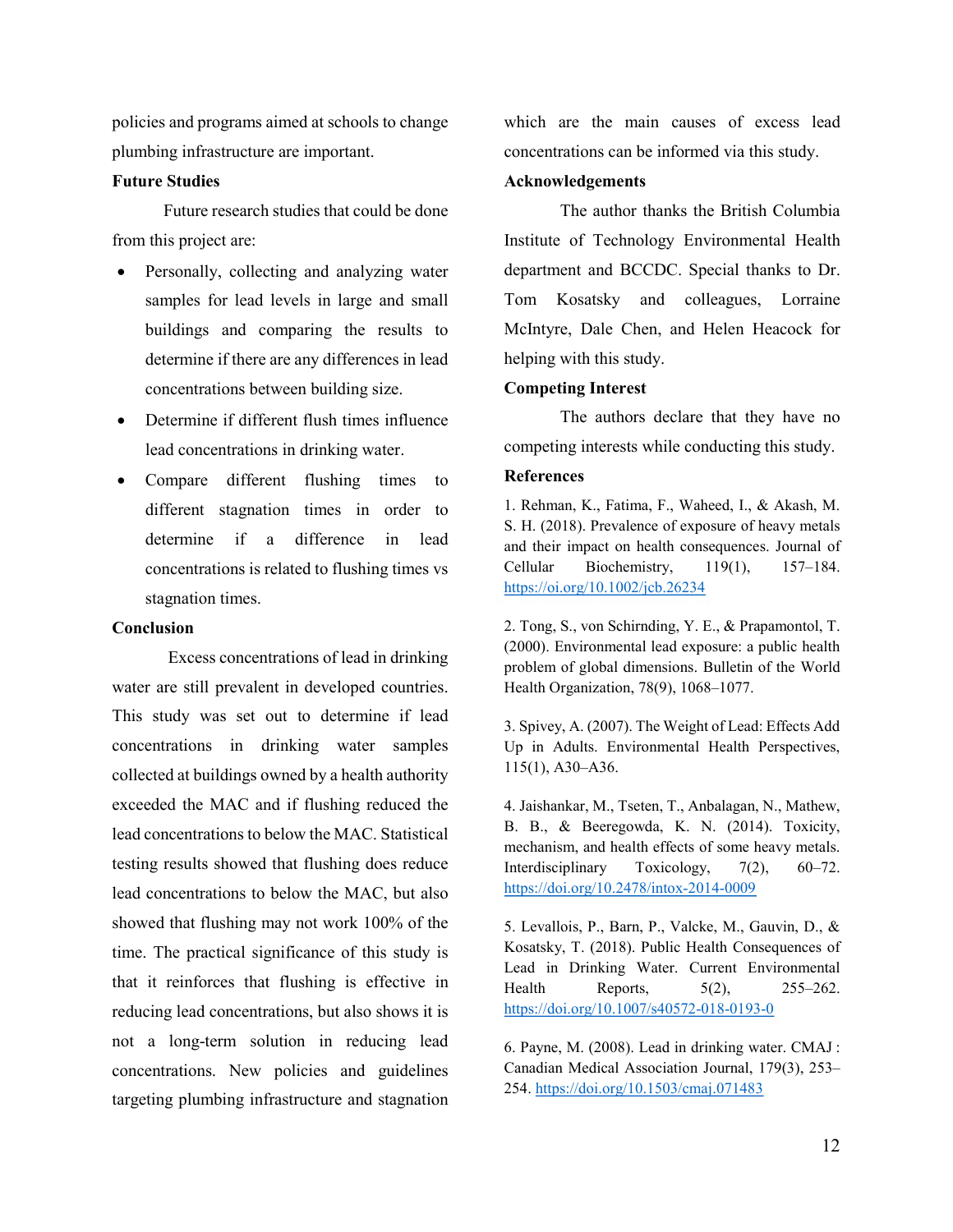7. Sweeney, E., Yu, Z. M., Parker, L., & Dummer, T. J. B. (2017). Lead in drinking water: A response from the Atlantic PATH study. Environmental Health Review, 60(1), 9–13. [https://doi.org/10.5864/d2017-](https://doi.org/10.5864/d2017-002) [002](https://doi.org/10.5864/d2017-002)

8. Government of Canada. (2011, October 21). Lead. https://www.canada.ca/en/health-

canada/services/food-nutrition/food-safety/chemicalcontaminants/environmental-contaminants/lead.html 9. Wani, A. L., Ara, A., & Usmani, J. A. (2015). Lead toxicity: A review. Interdisciplinary Toxicology, 8(2), 55–64.<https://doi.org/10.1515/intox-2015-0009>

10. Barn, P., & Kosatsky, T. (2011). Lead in School Drinking Water: Canada Can and Should Address This Important Ongoing Exposure Source. Canadian Journal of Public Health = Revue Canadienne de Santé Publique, 102(2), 118–121.

11. Deshommes, E., Andrews, R. C., Gagnon, G., McCluskey, T., McIlwain, B., Doré, E., Nour, S., & Prévost, M. (2016). Evaluation of exposure to lead from drinking water in large buildings. Water Research, 99, 46–55. <https://doi.org/10.1016/j.watres.2016.04.050>

12. Abelsohn, A. R., & Sanborn, M. (2010). Lead and children. *Canadian Family Physician, 56*(6), 531– 535.

13. Buka, I., & Hervouet-Zeiber, C. (2019). Lead toxicity with a new focus: Addressing low-level lead exposure in Canadian children. Paediatrics & Child Health, 24(4), 293–293. <https://doi.org/10.1093/pch/pxz080>

14. McNeill, F. E., Fisher, M., Chettle, D. R., Inskip, M., Healey, N., Bray, R., Webber, C. E., Manton, W. I., Marro, L., & Arbuckle, T. E. (2017). The decrease in population bone lead levels in Canada between 1993 and 2010 as assessed by in vivo XRF. Physiological Measurement, 39(1), 015005. <https://doi.org/10.1088/1361-6579/aa904f>

15. Ngueta, G., Abdous, B., Tardif, R., St-Laurent, J., & Levallois, P. (2016). Use of a Cumulative Exposure Index to Estimate the Impact of Tap Water Lead Concentration on Blood Lead Levels in 1- to 5-Year-

Old Children (Montréal, Canada). Environmental Health Perspectives, 124(3), 388–395. https://doi.org/10.1289/ehp.1409144

16. Blood lead concentrations in Canadians, 2009 to 2011. https://www150.statcan.gc.ca/n1/pub/82-625 x/2013001/article/11779-eng.htm

17. Struck, S. (2012). Risk Management for Lead. Retrieved 2020, from https://ncceh.ca/sites/default/files/BCWWA\_2012\_Ri sk\_Management\_Lead-Struck.pdf

18. Chen, A., Cai, B., Dietrich, K. N., Radcliffe, J., & Rogan, W. J. (2007). Lead exposure, IQ, and behavior in urban 5-7 year olds: Does lead affect behavior only by lowering IQ? Pediatrics, 119(3), e650–e658. https://doi.org/10.1542/peds.2006-1973

19. Health Canada (2013). Risk Management Strategy for Lead. Retrieved from https://www.canada.ca/content/dam/hcsc/migration/hc-sc/ewhsemt/alt\_formats/pdf/pubs/contaminants/prms\_leadpsgr\_plomb/prms\_lead-psgr\_plomb-eng.pdf

20. Gambelunghe, A., Sallsten, G., Borné, Y., Forsgard, N., Hedblad, B., Nilsson, P., Fagerberg, B., Engström, G., & Barregard, L. (2016). Low-level exposure to lead, blood pressure, and hypertension in a population-based cohort. Environmental Research, 149, 157–163. https://doi.org/10.1016/j.envres.2016.05.015

21. Almeida Lopes, A. C. B. de, Silbergeld, E. K., Navas-Acien, A., Zamoiski, R., Martins Jr., A. da C., Camargo, A. E. I., Urbano, M. R., Mesas, A. E., & Paoliello, M. M. B. (2017). Association between blood lead and blood pressure: A population-based study in Brazilian adults. Environmental Health, 16. https://doi.org/10.1186/s12940-017-0233-5

22. Bushnik, T., Levallois, P., D'Amour, M., Anderson, T. J., & McAlister, F. A. (2014). Association between blood lead and blood pressure: Results from the Canadian Health Measures Survey (2007 to 2011). Health Reports, 25(7), 12–22.